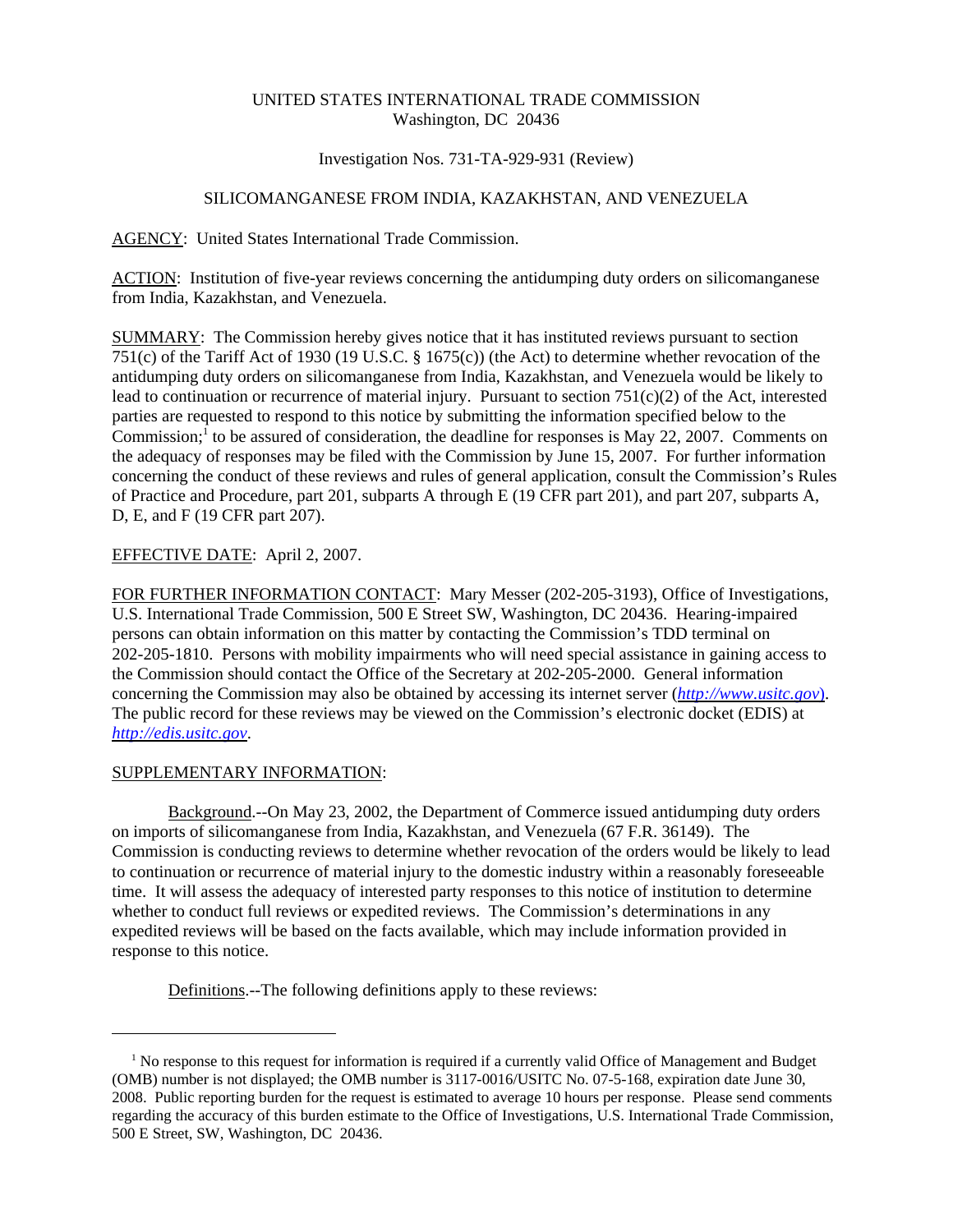- (1) *Subject Merchandise* is the class or kind of merchandise that is within the scope of the five-year reviews, as defined by the Department of Commerce.
- (2) The *Subject Countries* in these reviews are India, Kazakhstan, and Venezuela.
- (3) The *Domestic Like Product* is the domestically produced product or products which are like, or in the absence of like, most similar in characteristics and uses with, the *Subject Merchandise*. In its original determinations, the Commission found a single *Domestic Like Product* consisting of all forms, sizes, and compositions of silicomanganese, except low-carbon silicomanganese.
- (4) The *Domestic Industry* is the U.S. producers as a whole of the *Domestic Like Product*, or those producers whose collective output of the *Domestic Like Product* constitutes a major proportion of the total domestic production of the product. In its original determinations, the Commission found a single *Domestic Industry* consisting of all domestic producers of silicomanganese, excluding low-carbon silicomanganese.
- (5) The *Order Date* is the date that the antidumping duty orders under review became effective. In these reviews, the *Order Date* is May 23, 2002.
- (6) An *Importer* is any person or firm engaged, either directly or through a parent company or subsidiary, in importing the *Subject Merchandise* into the United States from a foreign manufacturer or through its selling agent.

Participation in the reviews and public service list.--Persons, including industrial users of the *Subject Merchandise* and, if the merchandise is sold at the retail level, representative consumer organizations, wishing to participate in the reviews as parties must file an entry of appearance with the Secretary to the Commission, as provided in section 201.11(b)(4) of the Commission's rules, no later than 21 days after publication of this notice in the *Federal Register*. The Secretary will maintain a public service list containing the names and addresses of all persons, or their representatives, who are parties to the reviews.

Former Commission employees who are seeking to appear in Commission five-year reviews are reminded that they are required, pursuant to 19 C.F.R. § 201.15, to seek Commission approval if the matter in which they are seeking to appear was pending in any manner or form during their Commission employment. The Commission's designated agency ethics official has advised that a five-year review is the "same particular matter" as the underlying original investigation for purposes of 19 C.F.R. § 201.15 and 18 U.S.C. § 207, the post employment statute for Federal employees. Former employees may seek informal advice from Commission ethics officials with respect to this and the related issue of whether the employee's participation was "personal and substantial." However, any informal consultation will not relieve former employees of the obligation to seek approval to appear from the Commission under its rule 201.15. For ethics advice, contact Carol McCue Verratti, Deputy Agency Ethics Official, at 202-205-3088.

Limited disclosure of business proprietary information (BPI) under an administrative protective order (APO) and APO service list.--Pursuant to section 207.7(a) of the Commission's rules, the Secretary will make BPI submitted in these reviews available to authorized applicants under the APO issued in the reviews, provided that the application is made no later than 21 days after publication of this notice in the *Federal Register*. Authorized applicants must represent interested parties, as defined in 19 U.S.C. § 1677(9), who are parties to the reviews. A separate service list will be maintained by the Secretary for those parties authorized to receive BPI under the APO.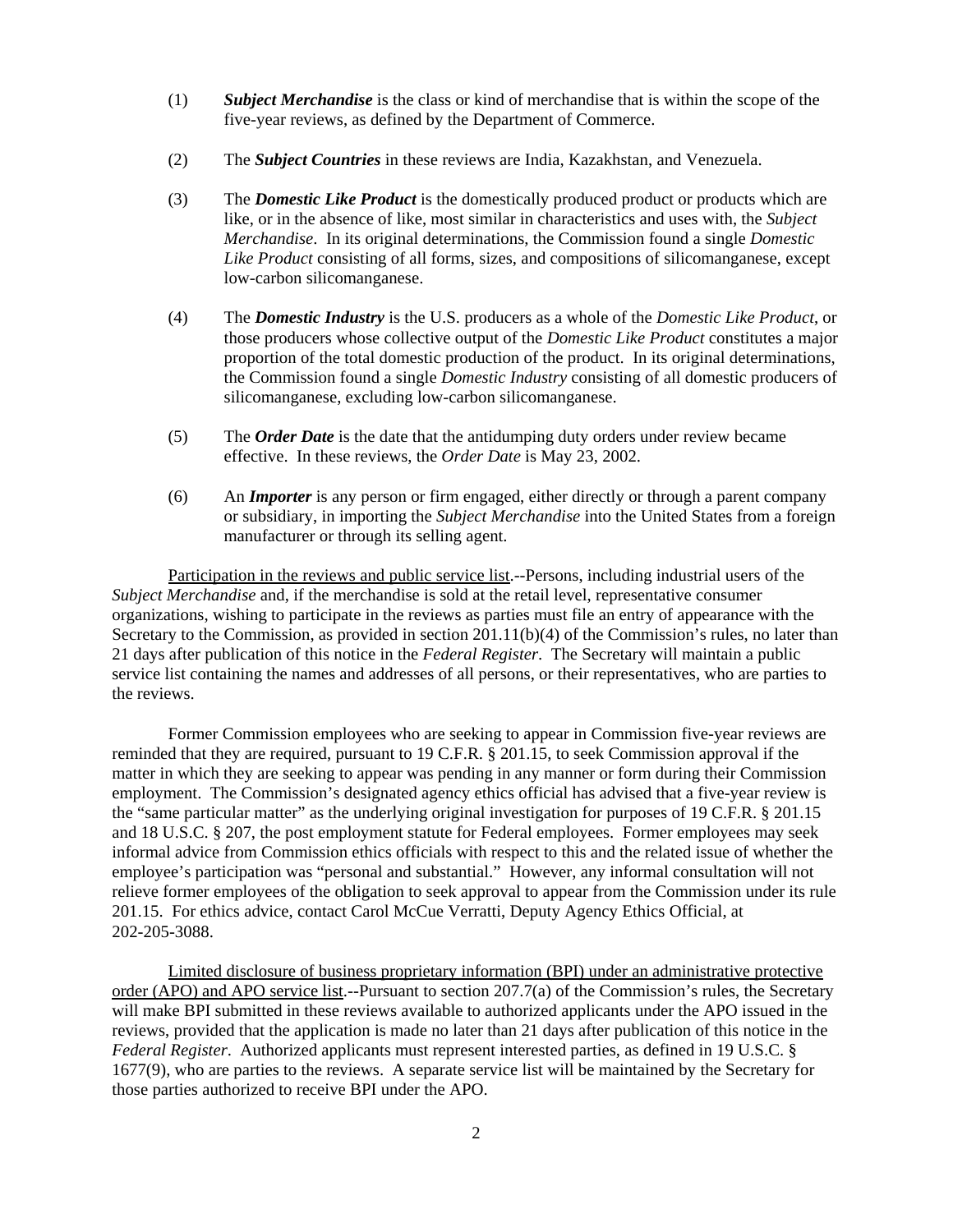Certification.--Pursuant to section 207.3 of the Commission's rules, any person submitting information to the Commission in connection with these reviews must certify that the information is accurate and complete to the best of the submitter's knowledge. In making the certification, the submitter will be deemed to consent, unless otherwise specified, for the Commission, its employees, and contract personnel to use the information provided in any other reviews or investigations of the same or comparable products which the Commission conducts under Title VII of the Act, or in internal audits and investigations relating to the programs and operations of the Commission pursuant to 5 U.S.C. Appendix 3.

Written submissions.--Pursuant to section 207.61 of the Commission's rules, each interested party response to this notice must provide the information specified below. The deadline for filing such responses is May 22, 2007. Pursuant to section 207.62(b) of the Commission's rules, eligible parties (as specified in Commission rule  $207.62(b)(1)$  may also file comments concerning the adequacy of responses to the notice of institution and whether the Commission should conduct expedited or full reviews. The deadline for filing such comments is June 15, 2007. All written submissions must conform with the provisions of sections 201.8 and 207.3 of the Commission's rules and any submissions that contain BPI must also conform with the requirements of sections 201.6 and 207.7 of the Commission's rules. The Commission's rules do not authorize filing of submissions with the Secretary by facsimile or electronic means, except to the extent permitted by section 201.8 of the Commission's rules, as amended, 67 Fed. Reg. 68036 (November 8, 2002). Also, in accordance with sections 201.16(c) and 207.3 of the Commission's rules, each document filed by a party to the reviews must be served on all other parties to the reviews (as identified by either the public or APO service list as appropriate), and a certificate of service must accompany the document (if you are not a party to the reviews you do not need to serve your response).

Inability to provide requested information.--Pursuant to section 207.61(c) of the Commission's rules, any interested party that cannot furnish the information requested by this notice in the requested form and manner shall notify the Commission at the earliest possible time, provide a full explanation of why it cannot provide the requested information, and indicate alternative forms in which it can provide equivalent information. If an interested party does not provide this notification (or the Commission finds the explanation provided in the notification inadequate) and fails to provide a complete response to this notice, the Commission may take an adverse inference against the party pursuant to section 776(b) of the Act in making its determinations in the reviews.

INFORMATION TO BE PROVIDED IN RESPONSE TO THIS NOTICE OF INSTITUTION: If you are a domestic producer, union/worker group, or trade/business association; import/export *Subject Merchandise* from more than one *Subject Country*; or produce *Subject Merchandise* in more than one *Subject Country*, you may file a single response. If you do so, please ensure that your response to each question includes the information requested for each pertinent *Subject Country.* As used below, the term "firm" includes any related firms.

- (1) The name and address of your firm or entity (including World Wide Web address if available) and name, telephone number, fax number, and E-mail address of the certifying official.
- (2) A statement indicating whether your firm/entity is a U.S. producer of the *Domestic Like Product*, a U.S. union or worker group, a U.S. importer of the *Subject Merchandise*, a foreign producer or exporter of the *Subject Merchandise*, a U.S. or foreign trade or business association, or another interested party (including an explanation). If you are a union/worker group or trade/business association, identify the firms in which your workers are employed or which are members of your association.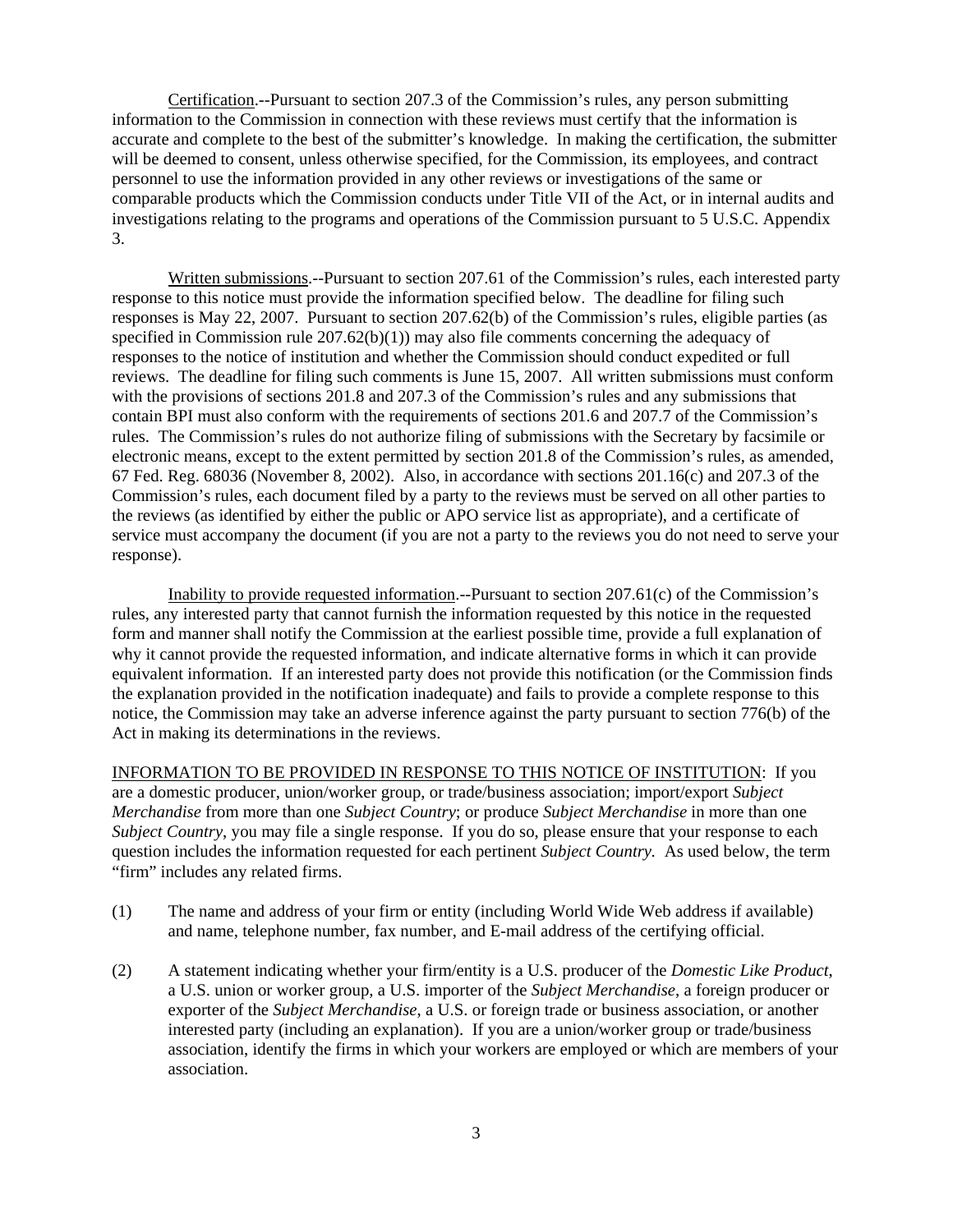- (3) A statement indicating whether your firm/entity is willing to participate in these reviews by providing information requested by the Commission.
- (4) A statement of the likely effects of the revocation of the antidumping duty orders on the *Domestic Industry* in general and/or your firm/entity specifically. In your response, please discuss the various factors specified in section 752(a) of the Act (19 U.S.C. §  $1675a(a)$ ) including the likely volume of subject imports, likely price effects of subject imports, and likely impact of imports of *Subject Merchandise* on the *Domestic Industry*.
- (5) A list of all known and currently operating U.S. producers of the *Domestic Like Product*. Identify any known related parties and the nature of the relationship as defined in section 771(4)(B) of the Act (19 U.S.C. § 1677(4)(B)).
- (6) A list of all known and currently operating U.S. importers of the *Subject Merchandise* and producers of the *Subject Merchandise* in the *Subject Country(ies)* that currently export or have exported *Subject Merchandise* to the United States or other countries since the *Order Date*.
- (7) If you are a U.S. producer of the *Domestic Like Product*, provide the following information on your firm's operations on that product during calendar year 2006 (report quantity data in short tons and value data in U.S. dollars, f.o.b. plant). If you are a union/worker group or trade/business association, provide the information, on an aggregate basis, for the firms in which your workers are employed/which are members of your association.
	- (a) Production (quantity) and, if known, an estimate of the percentage of total U.S. production of the *Domestic Like Product* accounted for by your firm's(s') production;
	- (b) the quantity and value of U.S. commercial shipments of the *Domestic Like Product* produced in your U.S. plant(s); and
	- (c) the quantity and value of U.S. internal consumption/company transfers of the *Domestic Like Product* produced in your U.S. plant(s).
- (8) If you are a U.S. importer or a trade/business association of U.S. importers of the *Subject Merchandise* from the *Subject Country(ies)*, provide the following information on your firm's(s') operations on that product during calendar year 2006 (report quantity data in short tons and value data in U.S. dollars). If you are a trade/business association, provide the information, on an aggregate basis, for the firms which are members of your association.
	- (a) The quantity and value (landed, duty-paid but not including antidumping duties) of U.S. imports and, if known, an estimate of the percentage of total U.S. imports of *Subject Merchandise* from each *Subject Country* accounted for by your firm's(s') imports;
	- (b) the quantity and value (f.o.b. U.S. port, including antidumping duties) of U.S. commercial shipments of *Subject Merchandise* imported from each *Subject Country*; and
	- (c) the quantity and value (f.o.b. U.S. port, including antidumping duties) of U.S. internal consumption/company transfers of *Subject Merchandise* imported from each *Subject Country*.
- (9) If you are a producer, an exporter, or a trade/business association of producers or exporters of the *Subject Merchandise* in the *Subject Country(ies)*, provide the following information on your